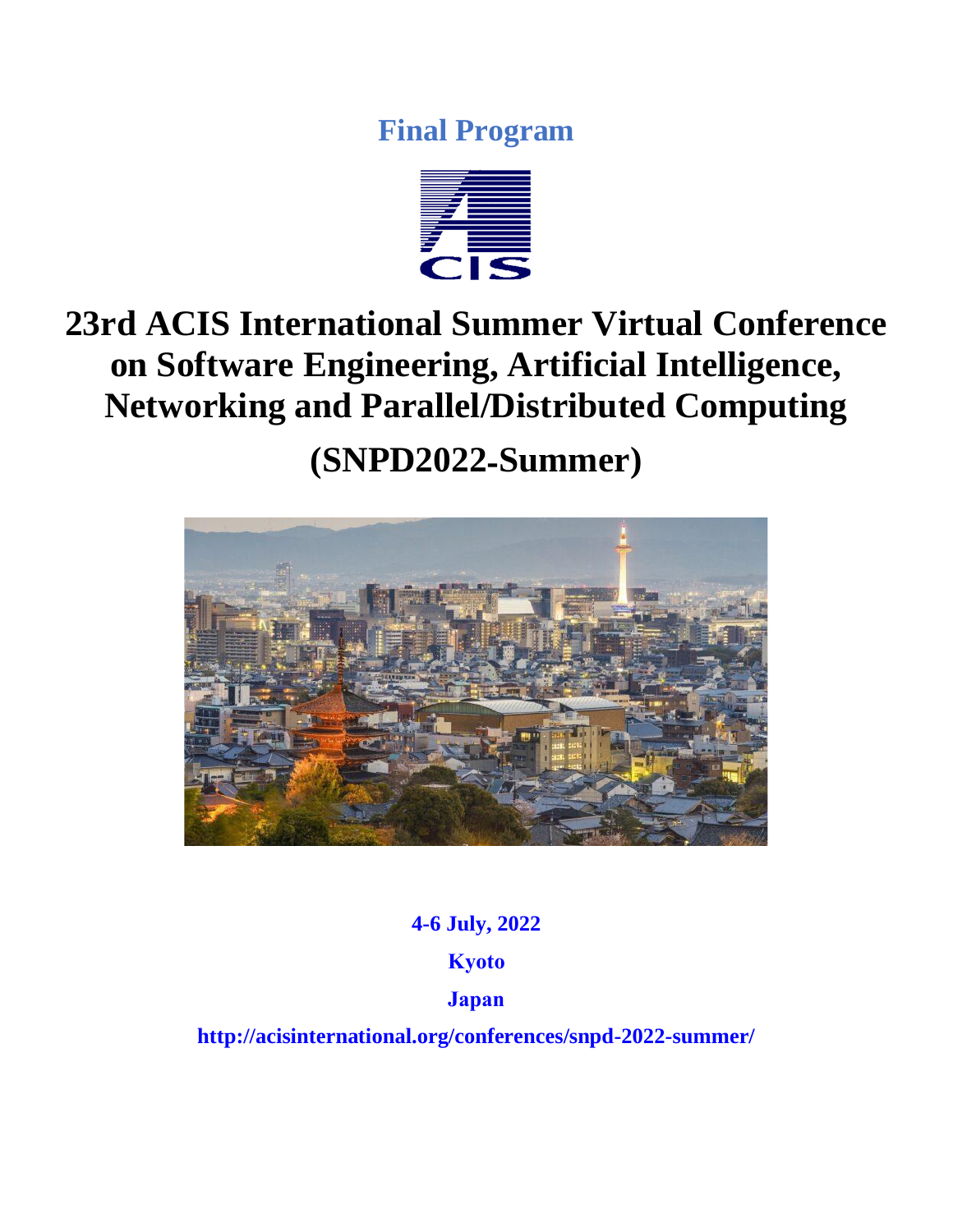## **Organizing Committee**

| <b>General Chair</b><br>Roger Y Lee                                               | Central Michigan University, USA                                                                                        |
|-----------------------------------------------------------------------------------|-------------------------------------------------------------------------------------------------------------------------|
| <b>Conference Chair</b><br>Hiroaki Hirata                                         | Kyoto Institute of Technology, Japan                                                                                    |
| <b>Program Chair</b><br>Atsushi Nunome                                            | Kyoto Institute of Technology, Japan                                                                                    |
| <b>Registration Chair</b><br>Ryuta Kawano                                         | National Institute of Informatics, Japan                                                                                |
| <b>Publicity Co-Chairs</b><br>Simon Xu<br>Yeong-Tae Song<br>George Du<br>Jixin Ma | Algoma University, Canada<br>Towson University, USA<br>University of Saint Joseph, Macao<br>University of Greenwich, UK |
| <b>Local Arrangements Chair</b><br>Hideo Masuda                                   | Kyoto Institute of Technology, Japan                                                                                    |
| <b>Finance Chair</b><br>Roger Y Lee                                               | Central Michigan University, USA                                                                                        |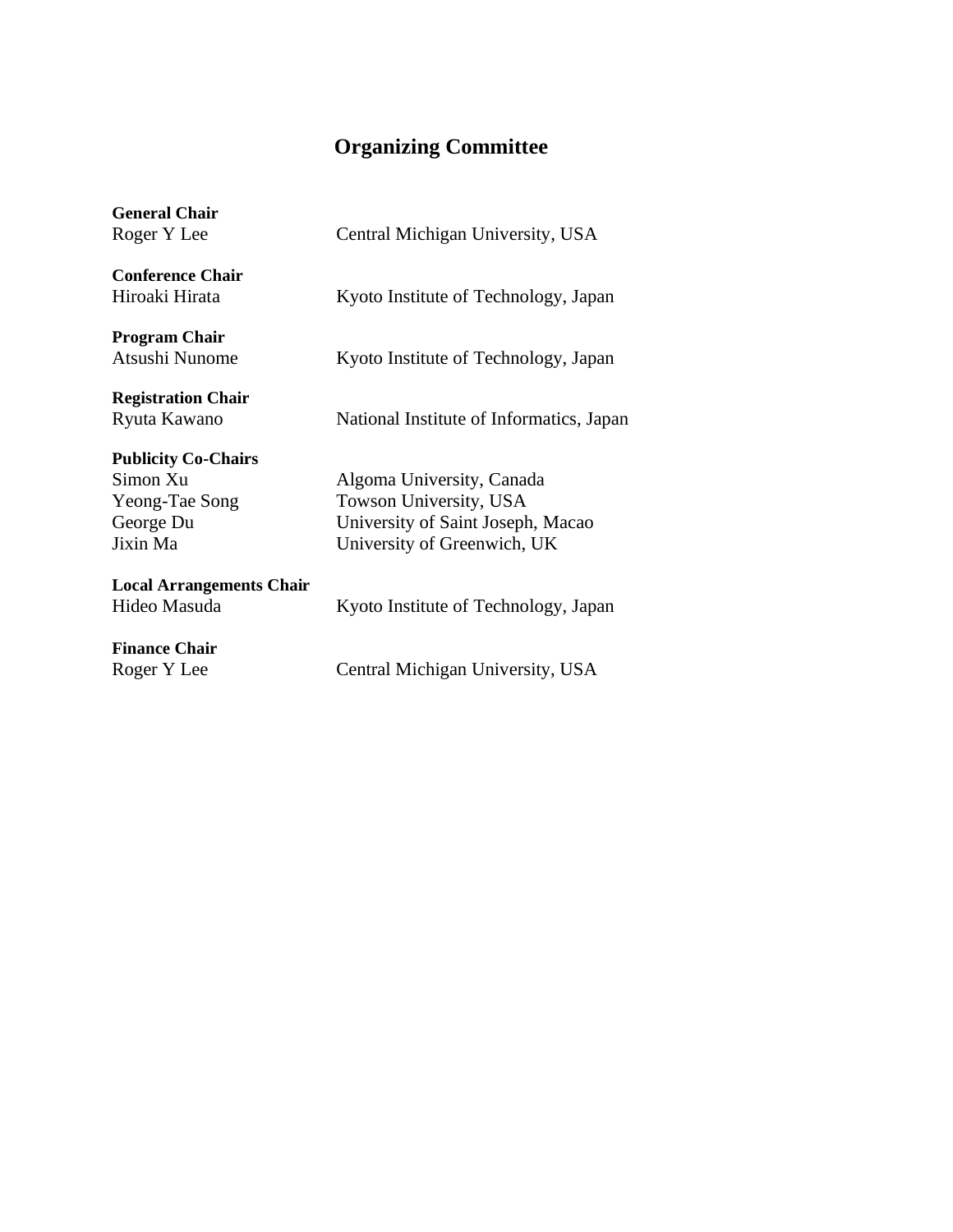## **Program at a Glance**

## **Monday, 4 July, 2022**

| $Time (GMT+9)$      | <b>Activity</b>                          | <b>Location</b> |
|---------------------|------------------------------------------|-----------------|
| $09:30AM - 10:00AM$ | Opening Ceremony & Awards Presentation   |                 |
| 10:00AM - 11:00AM   | Keynote Address 1 (Prof. Yeong-Tae Song) |                 |
| 11:00AM - 12:00PM   | Keynote Address 2 (Prof. Haibin Zhu)     |                 |
| 12:00PM - 01:30PM   | Lunch                                    | Virtual         |
| 01:30PM - 03:10PM   | Special Session 3                        |                 |
| 03:10PM - 03:20PM   | <b>Break</b>                             |                 |
| 03:20PM - 04:35PM   | <b>Regular Session 1</b>                 |                 |

## **Tuesday, 5 July, 2022**

| $Time (GMT+9)$      | <b>Activity</b>          | <b>Location</b> |
|---------------------|--------------------------|-----------------|
| $10:20AM - 12:00PM$ | <b>Regular Session 2</b> |                 |
| 12:00PM - 01:30PM   | Lunch                    |                 |
| 01:30PM - 03:10PM   | Special Session 2a       | Virtual         |
| 03:10PM - 03:20PM   | <b>Break</b>             |                 |
| 03:20PM - 05:00PM   | Special Session 2b       |                 |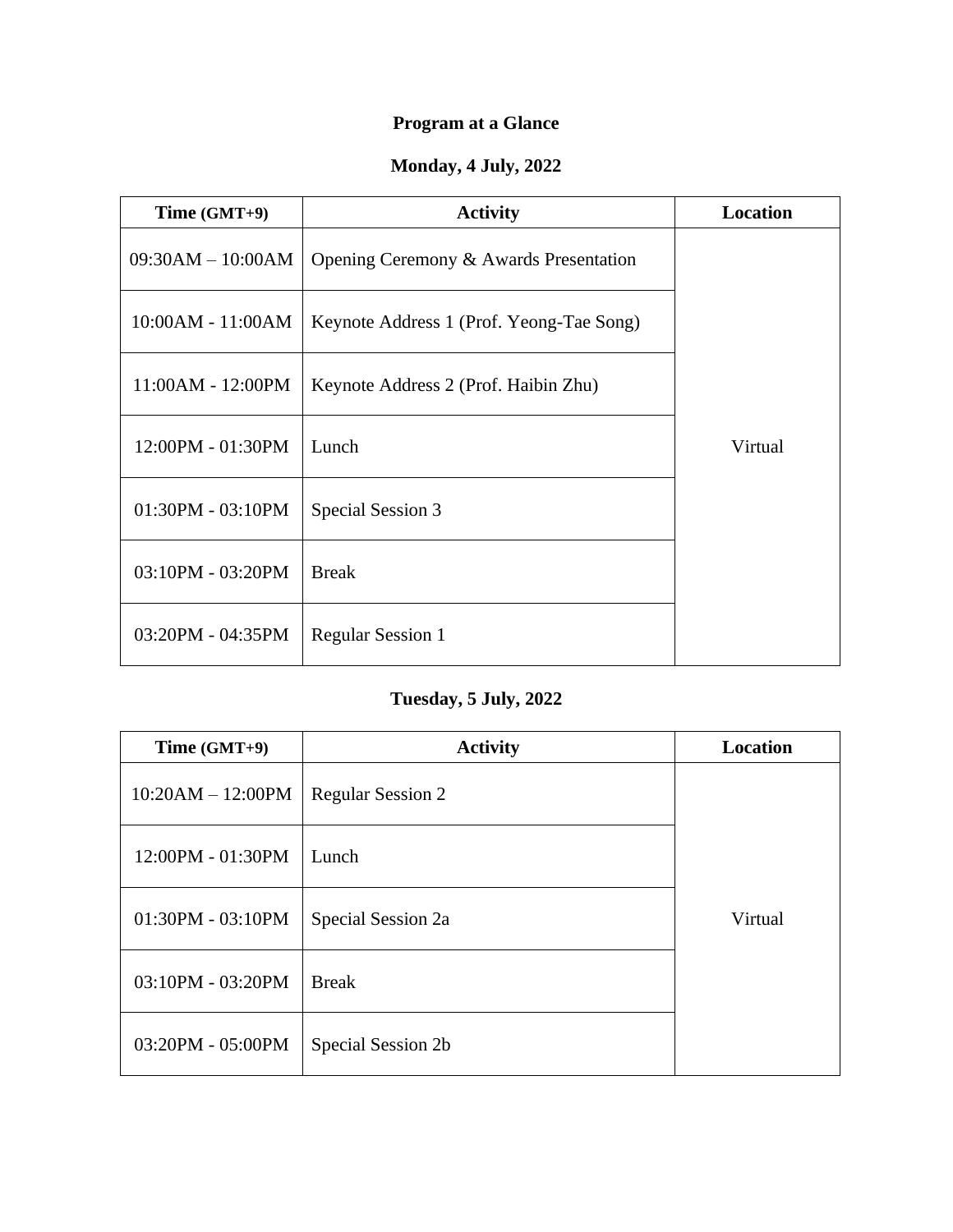| Wednesday, 6 July, 2022 |  |  |
|-------------------------|--|--|
|                         |  |  |

| Time $(GMT+9)$      | <b>Activity</b>          | <b>Location</b> |
|---------------------|--------------------------|-----------------|
| $09:20AM - 11:00AM$ | <b>Regular Session 3</b> |                 |
| $11:00AM - 11:10AM$ | <b>Break</b>             |                 |
| $11:10AM - 12:25PM$ | Special Session 1a       |                 |
| 12:25PM - 01:50PM   | Lunch                    | Virtual         |
| 01:50PM - 03:30PM   | Special Session 1b       |                 |
| 03:30PM - 03:40PM   | <b>Break</b>             |                 |
| 03:40PM - 04:55PM   | <b>Regular Session 4</b> |                 |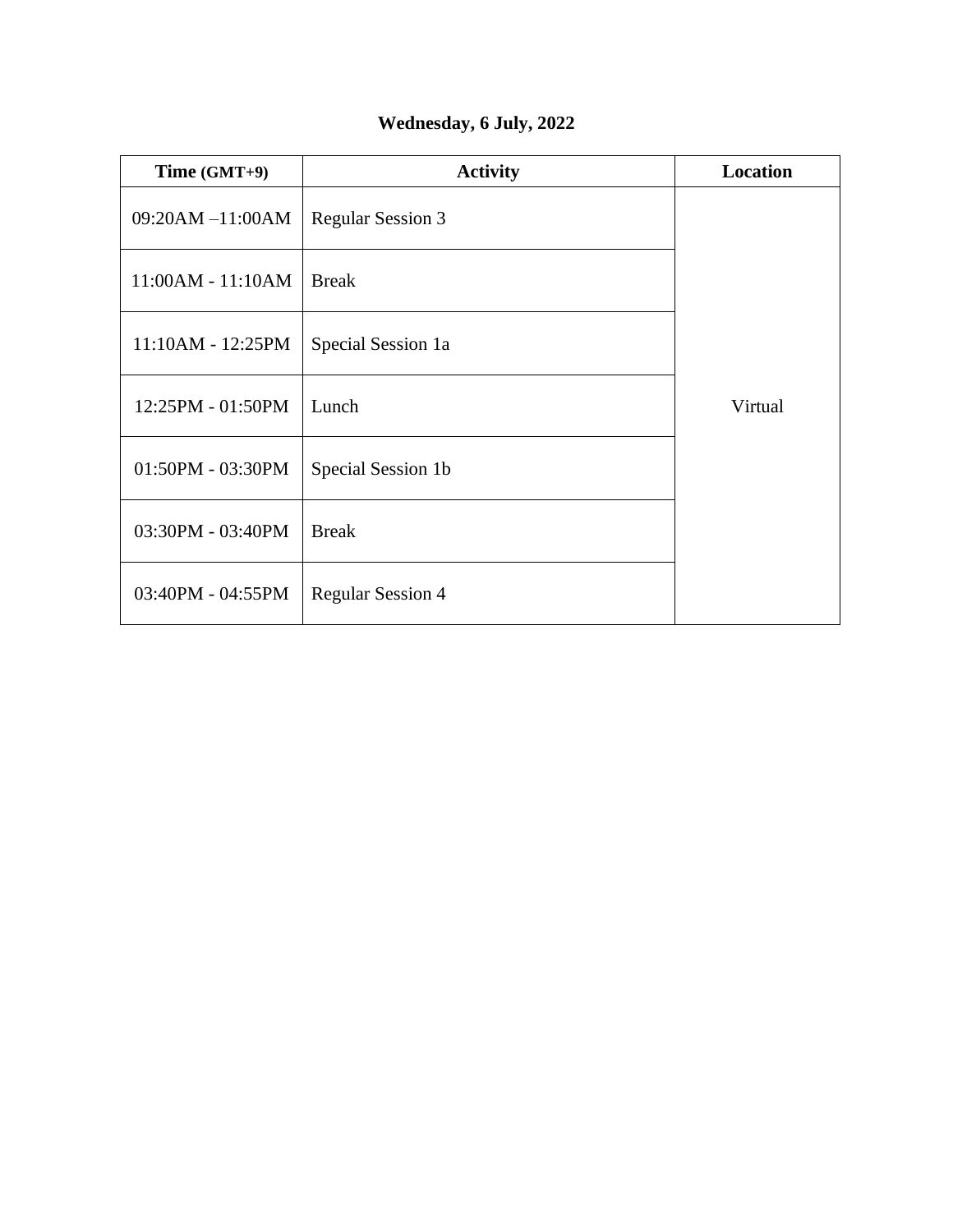#### **Keynote 1**

#### **Metaverse and Personal Healthcare**

#### **Yeong-Tae Song, Ph.D.**

#### **Dept. of Computer and Information Sciences Towson University, U.S.A.** ysong@towson.edu

#### **Abstract**

For the last couple of decades, modern society embraced digital platforms in lightning speed. Almost every aspect of human life has digital presence. For any modern society, Internet became not only major communication tool but also virtual community where people have their virtual presence – digital me or digital twin. The communities can range from gaming, education, healthcare, conference, or anything you can think of. However, healthcare industry is relatively slow in adopting virtual community due to many constraints such as security, policy, and regulations. In the US, major push of digitization of health records has started only about a decade ago. Ever since then, we have made remarkable progress including accessible personal health records where people can have access to their own records. In the metaverse, medical field - especially personal healthcare field - needs to solve plethora of issues such as storage, security, and communication, in order to be practical. In this talk, I'd like to introduce metaverse world in healthcare industry and propose potential solutions on how to resolve the issues.

#### **Biography**

Yeong-Tae Song is a Professor of Computer and Information Sciences Dept at Towson University. He received his Ph.D. from University of Texas at Dallas in 1999. His research interests include software engineering, enterprise architecture, and health information technology. He was involved in numerous projects on telemedicine, smart e-learning, electronic health record systems, and emergency medical as primary investigator. He has published numerous conference papers and journal papers.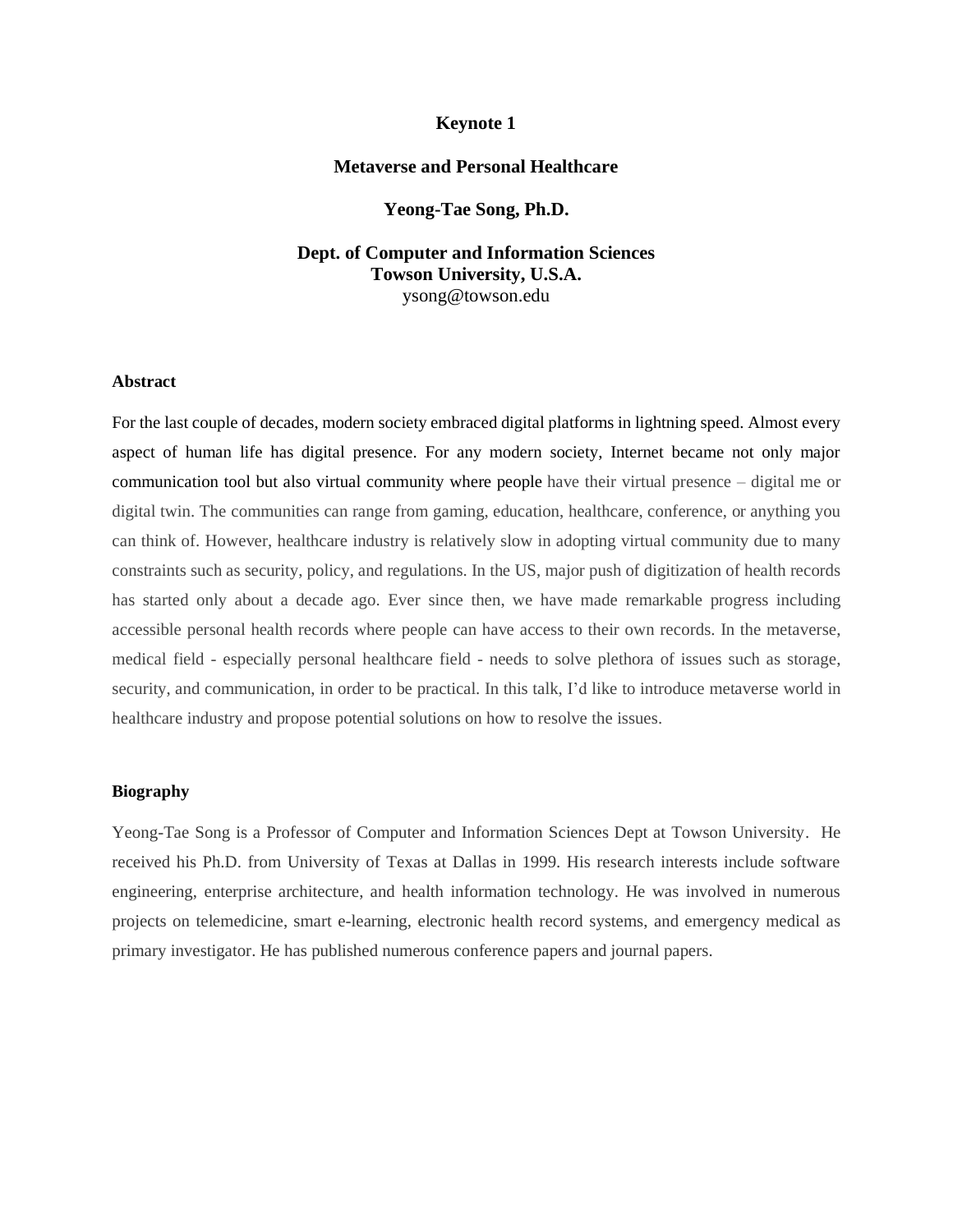#### **Keynote 2**

#### **E-CARGO and Role-Based Collaboration**

#### **Haibin Zhu Ph. D.**

#### **Founder Director of Collaborative Systems Laboratory Professor, Nipissing University, Canada** haibinz@nipissingu.ca

#### **Abstract**

Role-Based Collaboration (RBC) is a computational methodology to deal with collaboration issues. It consists of a set of concepts, principles, models, processes, and algorithms. RBC and its Environments - Classes, Agents, Roles, Groups, and Objects (E-CARGO) model have been developed to a powerful tool for investigating collaboration and complex systems. Related research has brought and will bring in exciting improvements to the development, evaluation, and management of systems including collaboration, services, clouds, productions, organizations, managements, and administrations. In this keynote, RBC and its model E-CARGO will be reviewed and discussed. As case studies, Group Role Assignment (GRA) and its related problem models are inspired by delving into the details of the E-CARGO components and the RBC process. The speaker welcomes questions and comments.

#### **Biography**

Dr. Haibin Zhu is a Full Professor at Nipissing University, Canada. He has accomplished over 200 research works including 30+ IEEE Transactions articles. He is serving as a member of the Board of Governors, cochair of the technical committee of Distributed Intelligent Systems, IEEE Systems, Man, and Cybernetics (SMC) Society, the Editor-in-Chief of IEEE SMC Magazine, an Associate Editor (AE) of IEEE Transactions on SMC: Systems, and IEEE Transactions on Computational Social Systems. He is the founding researcher of Role-Based Collaboration and Adaptive Collaboration and the creator of the E-CARGO model. He has offered 10+ keynote/plenary speeches for international conferences. His research has been sponsored by NSERC, IBM, and DNDC. For more details, please visit: https://uts.nipissingu.ca/haibinz/.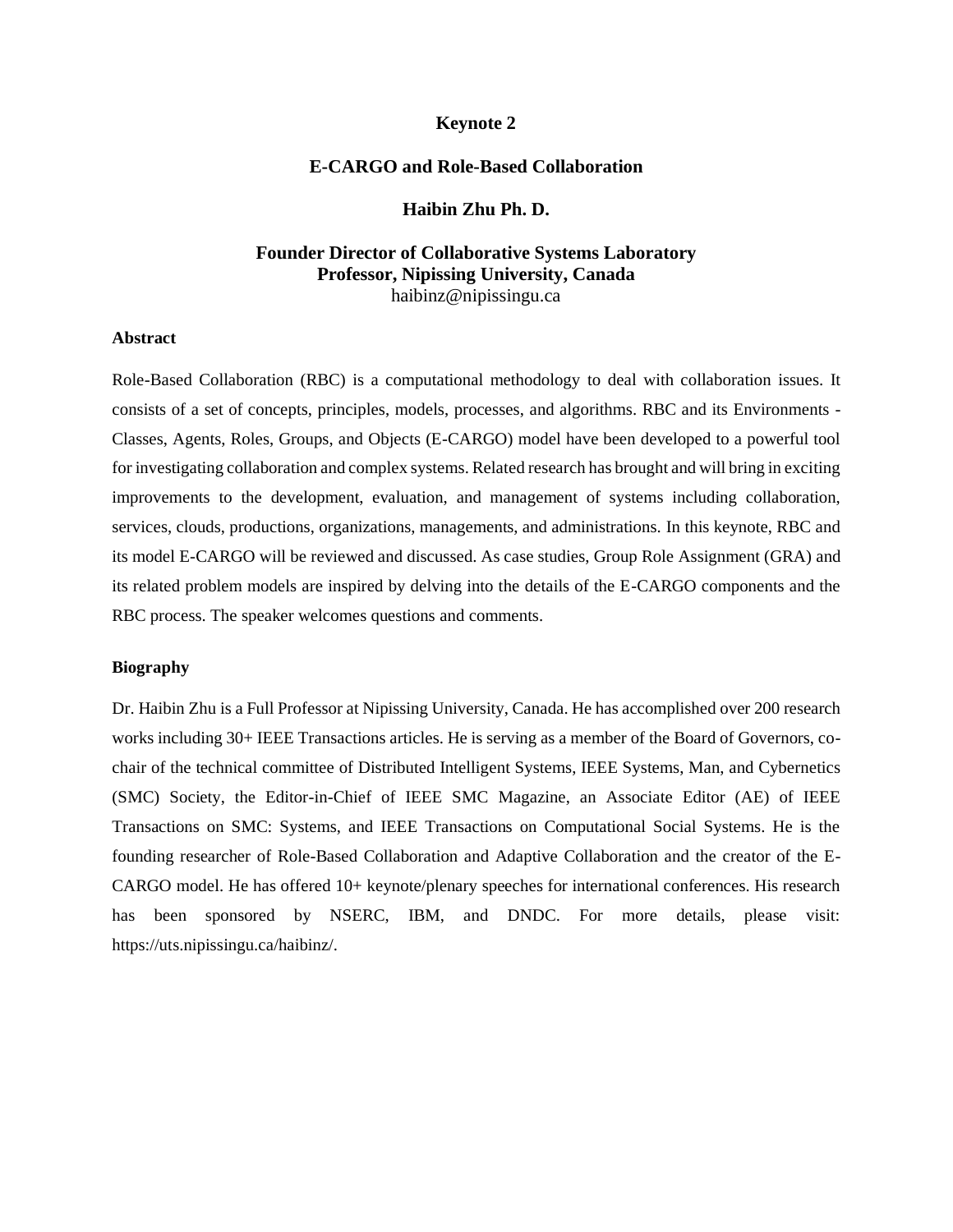## **Program in Detail**

### **Monday, 4 July, 2022**

#### **9:30AM - 10:00AM Opening Ceremony & Awards Presentation Virtual**

### **10:00AM - 11:00AM Keynote Address 1 Virtual**

Metaverse and Personal Healthcare *Yeong-Tae Song (Towson University, U.S.A.)*

| 11:00AM - 12:00PM | <b>Virtual</b><br><b>Keynote Address 2</b> |
|-------------------|--------------------------------------------|
|-------------------|--------------------------------------------|

E-CARGO and Role-Based Collaboration *Haibin Zhu (Nipissing University, Canada)*

## **12:00PM - 01:30PM Lunch**

| 01:30PM - 03:10PM                                                    | <b>Special Session 3</b>                                               | <b>Virtual</b> |
|----------------------------------------------------------------------|------------------------------------------------------------------------|----------------|
| <b>Theme: Wellbeing and Affective Engineering</b>                    |                                                                        |                |
| <b>Chair: Teruhisa Hochin (Kyoto Institute of Technology, Japan)</b> |                                                                        |                |
| Akihiro Ogino and Reina Sato                                         | Effects of Looking Back on Smartphone Photography on Positive Emotions |                |

Multimedia Positive Computing Through Transition in Affective and Impression Spaces *Teruhisa Hochin*

Investigation of Musical Factors Affecting Walking Speed with the Same Tempo *Makoto Fukumoto and Sakura Ichikawa*

Adjustment of Interval of Voices in Cognitive Shuffle Method by Body Movement Feedback with Binaural Sound *Makoto Fukumoto and Hirohisa Konishi*

**03:10PM - 03:20PM Break**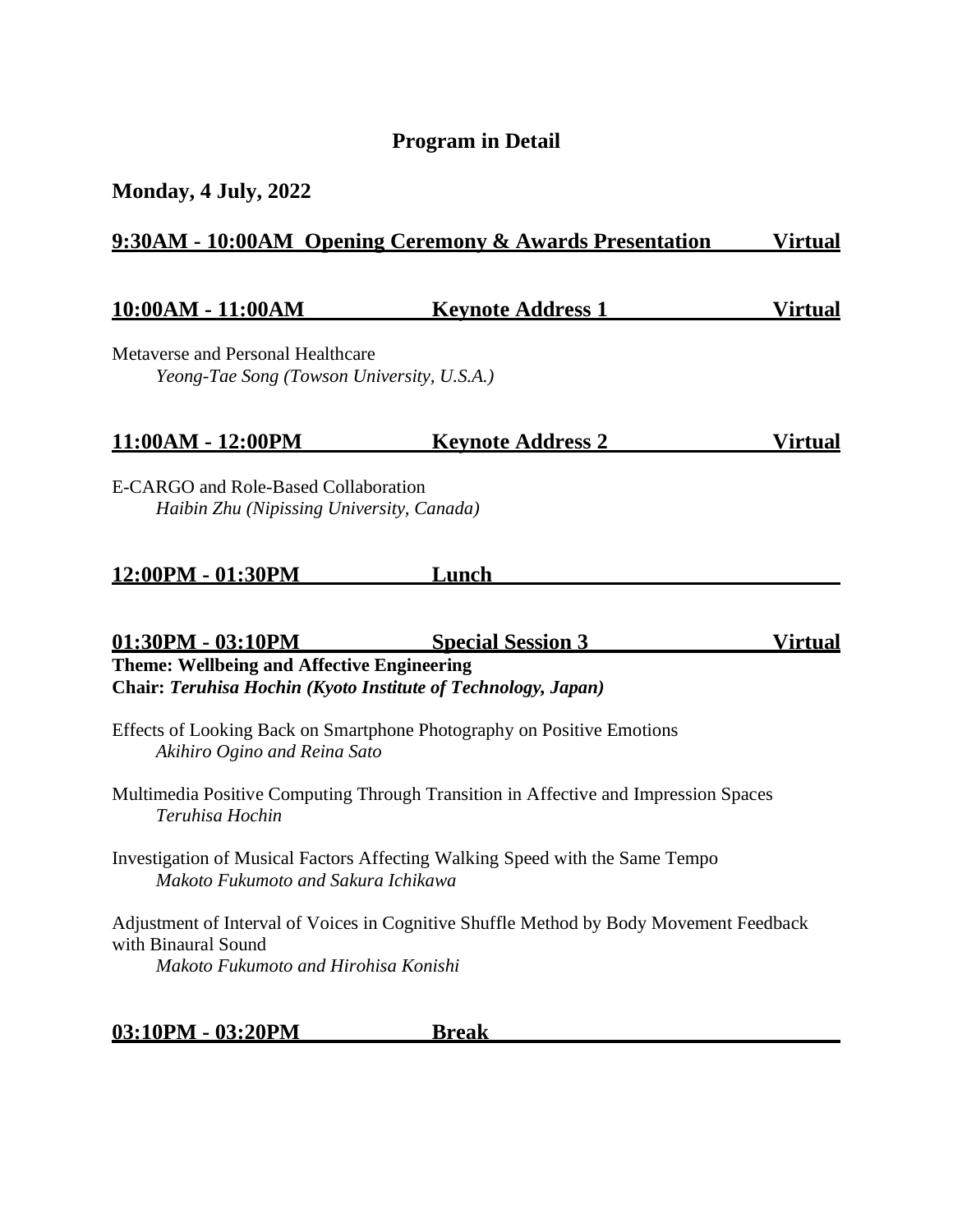## **03:20PM - 04:35PM Regular Session 1 Virtual**

**Chair:** *Satoshi Nakano (Meiji Gakuin University, Japan)*

Develop a horizontal virtual frame by adding field of view restrictions to reduce VR sickness *Hexi Huang*

Factors Influencing Consumers' Online Grocery Shopping under the New Normal *Satoshi Nakano*

Concurrency Control Program Generation in Genetic Programming Considering Depth of the Program Tree

*Toshiyuki Fukui and Teruhisa Hochin*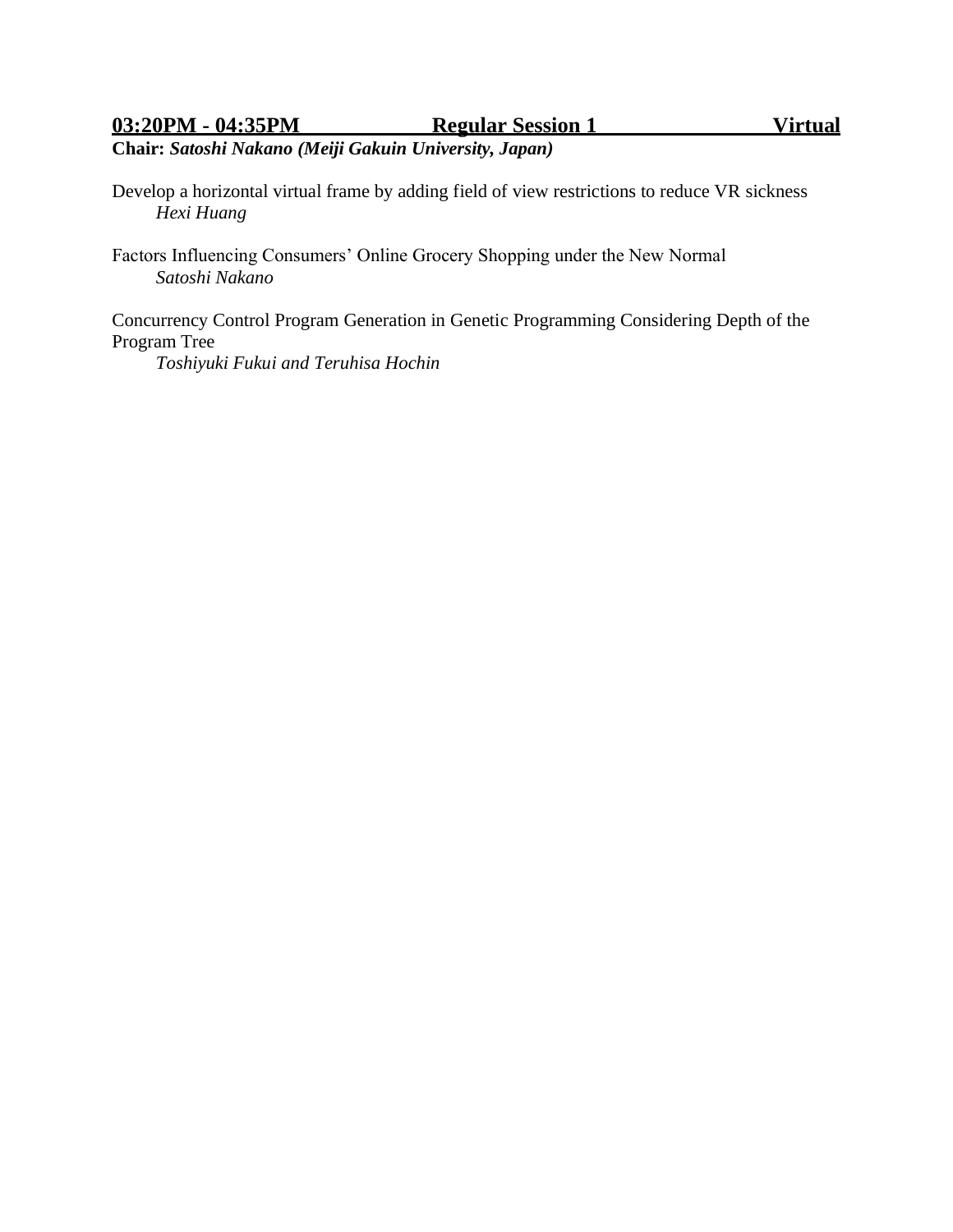### **Tuesday, 5 July, 2022**

## **10:20AM - 12:00PM Regular Session 2 Virtual**

**Chair:** *Atsushi Nunome (Kyoto Institute of Technology, Japan)* Artificial Neural Network for Processing Fingerprint Image Noise

*Ke Han*

Facial Expression Intensity Estimation Considering Change Characteristic of Facial Feature Values for Each Facial Expression *Takanori Shiomi, Hiroki Nomiya and Teruhisa Hochin*

Speed-up Single Shot Detector on GPU with CUDA *Chenyu Wang, Toshio Endo, Takahiro Hirofuchi and Tsutomu Ikegami*

Construction and Evaluation of a Speech Emotion Classifier using LSTM *Yuki Izumi, Hiroki Nomiya and Teruhisa Hochin*

## **12:00PM - 01:30PM Lunch**

#### **01:30PM - 03:10PM Special Session 2a Virtual Theme: Analysis, Evaluation, and Usage of Web Information, System Behaviors, and**

**Human Actions Chair:** *Yuya Yokoyama (Kyoto Prefectural University, Japan)*

Image Inpainting using Automatic Structure Propagation with Auxiliary Line Construction *Yuto Urano, Irawati Nurmala Sari and Weiwei Du*

Edge-enhanced GAN with Vanishing Points for Image Inpainting *Kei Masaoka, Irawati Nurmala Sari and Weiwei Du*

Skeletal Muscle Segmentation at the Third Lumbar Vertebral Level in Radiotherapy CT Images *Xuzhi Zhao, Haizhen Yue, Yi Du, Shuang Hou, Weiwei Du and Yahui Peng*

Automatic Detection of Microaneurysms in Fundus Images *Shuhei Yamada, Jes'us Eduardo Ochoa Astorga, Weiwei Du and Yahui Peng*

**03:10PM - 03:20PM Break**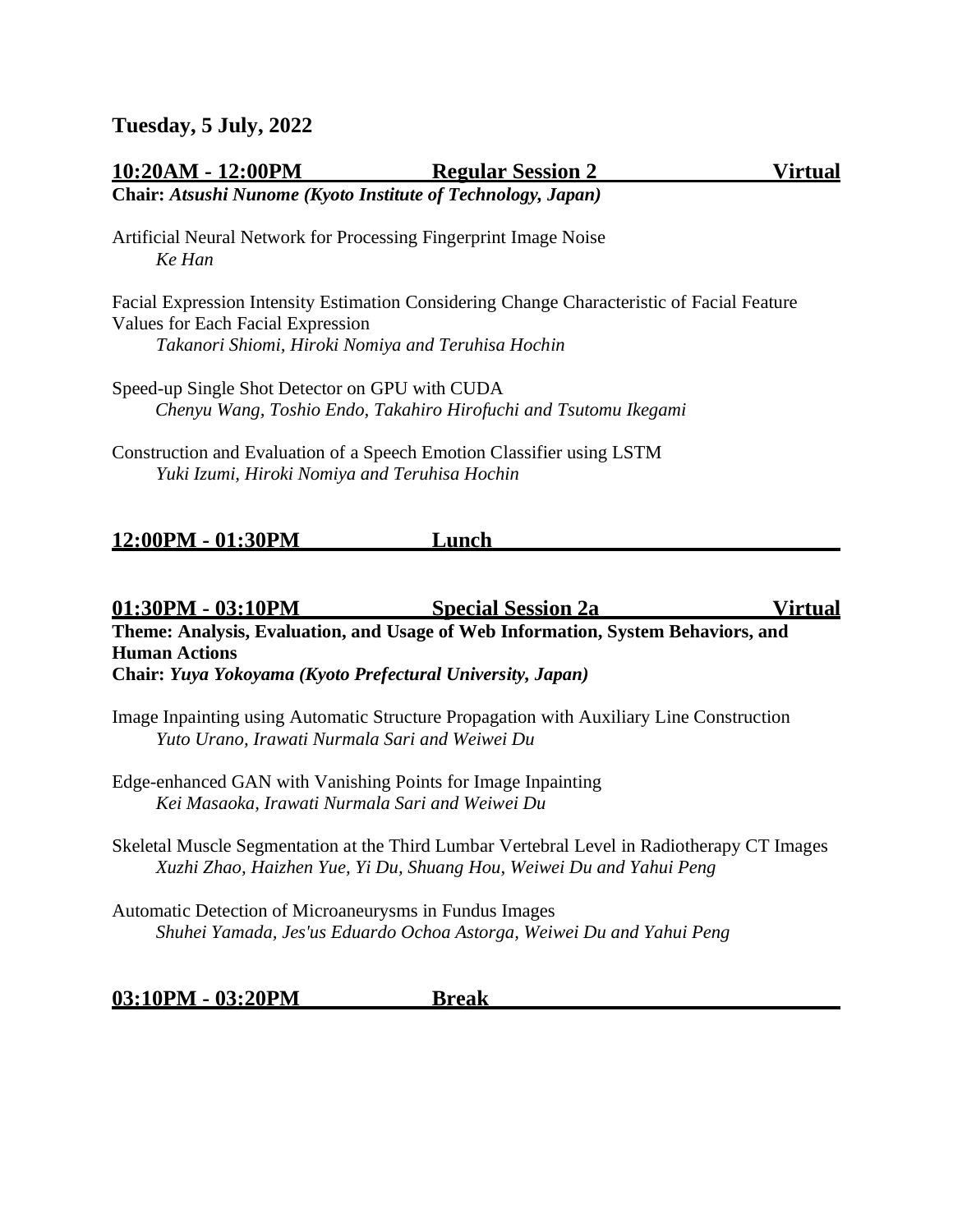**03:20PM - 05:00PM Special Session 2b Virtual**

**Theme: Analysis, Evaluation, and Usage of Web Information, System Behaviors, and Human Actions**

**Chair:** *Teruhisa Hochin (Kyoto Institute of Technology, Japan)*

Application of 2-gram to English Q&A Statements To Obtain Factor Scores *Yuya Yokoyama, Teruhisa Hochin and Hiroki Nomiya*

Conversation Topic Collection and Selection Support System Using Context/Physiological Information

*Keiko Yamamoto, Shunya Furuta and Yoshihiro Tsujino*

Coronal Curved Planar Reformation for Vertebra Localization in Pelvic Radiotherapy CT Images

*Shuang Hou, Xuzhi Zhao, Yi Du, Haizhen Yue, Weiwei Du and Yahui Peng*

ARGO: Projects' Time-Series Data Fetching and Visualizing Tool for GitHub *Kaito Kaide and Haruaki Tamada*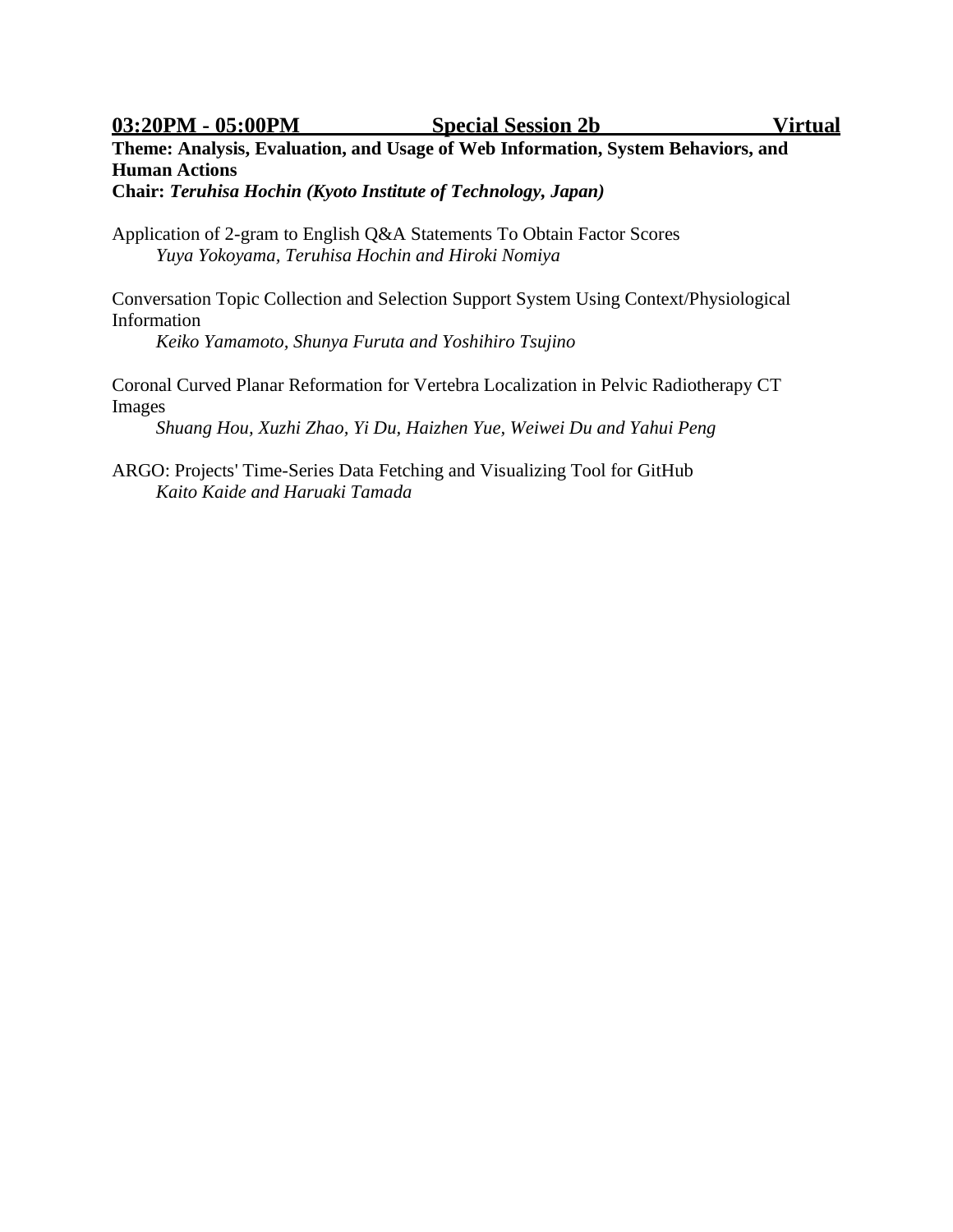## **09:20AM - 11:00AM Regular Session 3 Virtual**

**Chair:** *Hiroaki Hirata (Kyoto Institute of Technology, Japan)*

Represent Score as the measurement of user influence on Twitter *Yuto Noji, Ryotaro Okada and Takafumi Nakanishi*

Developing a Gamification Method Based on Motivation Subscales for Lifelogging Applications *Aoi Nagatani, Sinan Chen and Masahide Nakamura*

Preliminary Study of Reasoning Existing Projects' Descriptions Based on Classname Word Elements

*Kohei Terakawa, Sinan Chen and Masahide Nakamura*

Study of Service to Assist Platform Deployment of Heterogeneous IoT *Tomoro Nakahashi, Sinan Chen and Masahide Nakamura*

## **11:00AM - 11:10AM Break**

## **11:10AM - 12:25PM Special Session 1a Virtual**

**Theme: Organization of Innovative Computer System for Large-scale and Flexible Computing**

**Chair:** *Atsushi Nunome (Kyoto Institute of Technology, Japan)*

Comparison of reinforcement learning in game AI *Jintaro Nogae, Kanemitsu Ootsu, Takashi Yokota and Shun Kojima*

Data Structures for Routing Table of the Distributed Key-Value Store Based on Order Preserving Linear Hashing and Skip Graph with the Load Balancing Method *Ken Higuchi, Ami Miyazaki, Kenya Hasegawa and Tatsuo Tsuji*

Enhancing the Performance of an Autonomous Distributed Storage System in a Large-Scale Network

*Atsushi Nunome and Hiroaki Hirata*

**12:25PM - 01:50PM Lunch**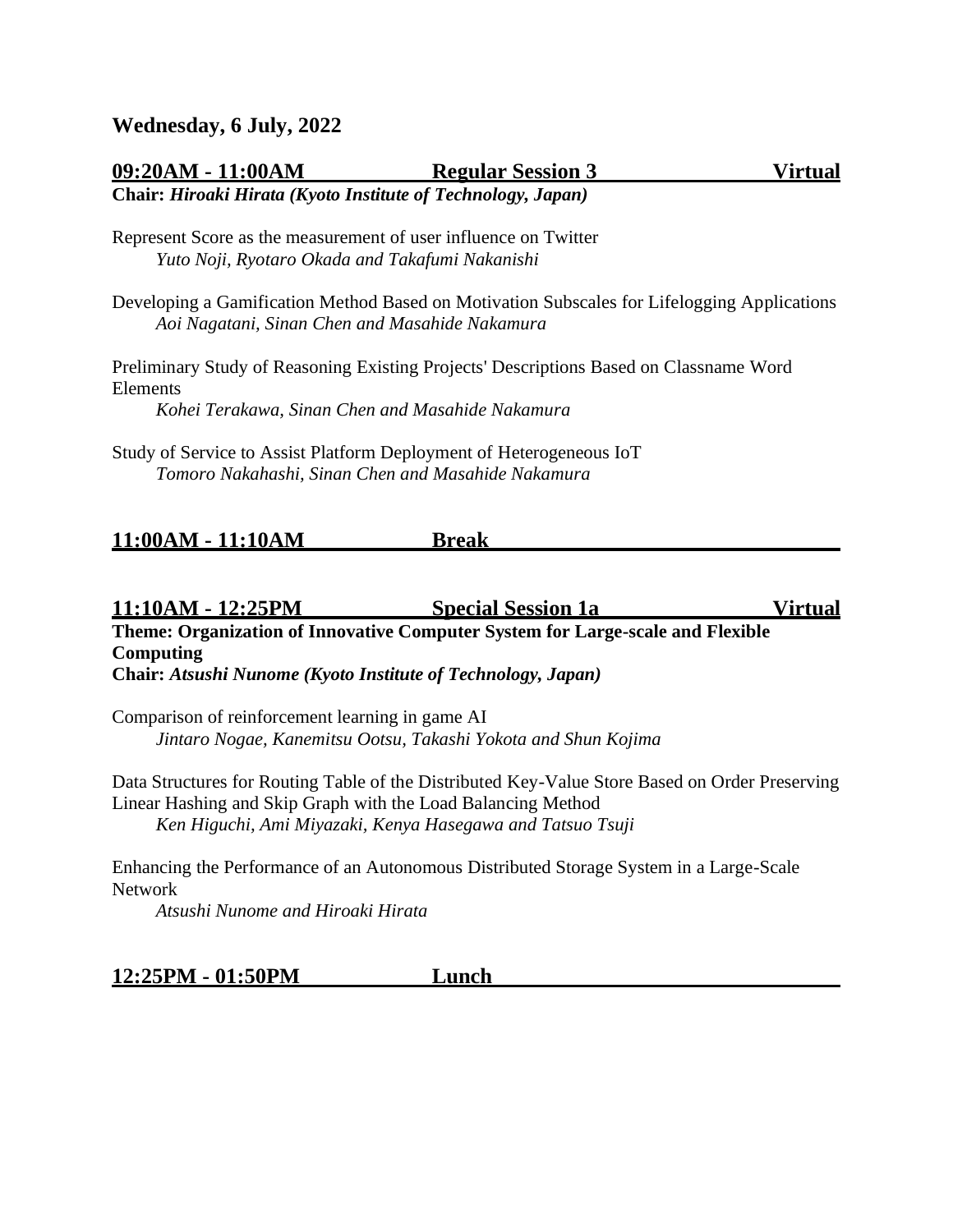**01:50PM - 03:30PM Special Session 1b Virtual**

**Theme: Organization of Innovative Computer System for Large-scale and Flexible Computing**

**Chair:** *Atsushi Nunome (Kyoto Institute of Technology, Japan)*

Reconfiguration Cost for Reconfigurable Computing Architectures *Shigeyuki Takano and Hideharu Amano*

Assembly code translation from ARM64 to RISC-V *Tatsuya Tsuchiya, Kanemitsu Ootsu, Takashi Yokota and Shun Kojima*

An Implementation of Interactive Simulation on the Sensable Simulation System:Scube – Case Study I –

*Ryohei Horiguchi, Satoshi Mizutani, Shinji Fukuma and Shin-ichiro Mori*

Parallel Binary Search Tree Construction Inspired by Thread-Level Speculation *Hiroaki Hirata and Atsushi Nunome*

#### **03:30PM - 03:40PM Break**

**03:40PM - 04:55PM Regular Session 4 Virtual Chair:** *Shuichi Oikawa (Advanced Institute of Industrial Technology, Japan)*

The Experience of Developing a FAT File System Module in the Rust Programming Language *Shuichi Oikawa*

TETRIS: Automatic UAF Exploit Generation by Manipulating Layout based on Reactivated Paths

*Zhang Bin and Fenglei Deng*

A-IDE: a non-intrusive cross-platform development environment for AVR programming in assembly

*Antoine Bossard*